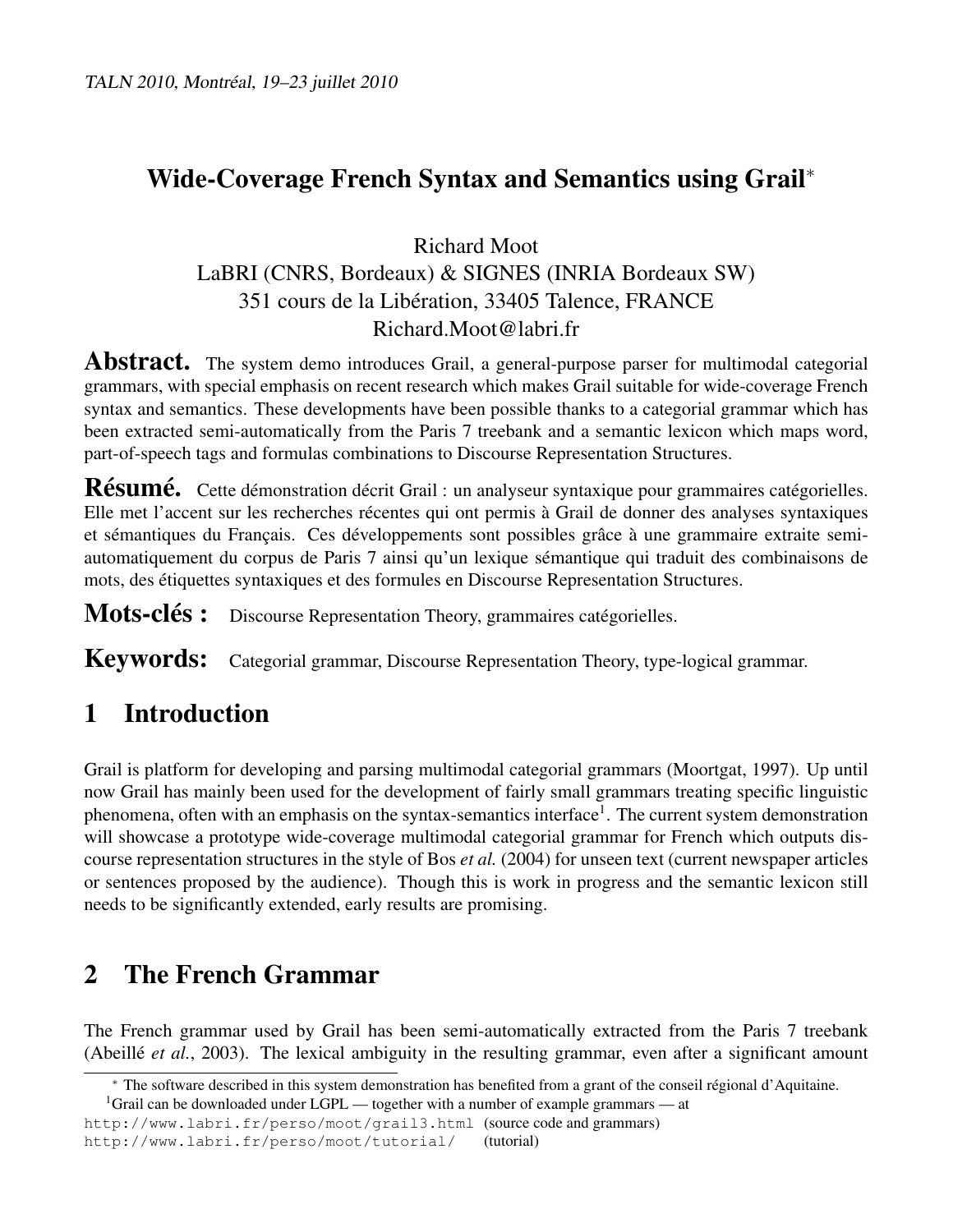

Figure 1: Screenshot of the interface to the supertagger

of lexical cleanup, is enormous. As a consequence, frequent lexical items have many lexical formulas assigned to them; for example, "et" (69), the comma "," (54) or "est" (57, the other forms of "être" are slightly easier).

Fortunately, we can reliably estimate the most likely formula assignments based on local information only (surrounding words and part-of-speech tags, preceding formula assignments). This approach is called *supertagging* (Bangalore & Joshi, 2010).

The part-of-speech tagger and supertagger of Clark & Curran (2004) have been trained on the extracted grammar and achieve a precision of 98.4% for the part-of-speech tagger and 90.5% for the supertagger. Coverage for the supertagger can be significantly increased by using a multi-tagger, assigning all supertags with a probability of greater than a certain factor of the probability assigned to the best supertag to each word. This factor is a parameter which can be used to trade coverage of the corpus for speed of parsing. When keeping all supertags with a probability of greater than 1% of the probability assigned to the best supertag, the supertagger assigns an average of 4.7 formulas to each word, which includes the correct formula in 98.4% of the cases.

To illustrate the supertagger and give an example indicative of what can be expected during the demo, the following sentence has been taken from one of today's French newspapers<sup>2</sup>.

1. *Le gouvernement refuse tout commentaire sur cette proposition et préfère avancer les chiffres positifs récoltés par la mesure.*

Figure 1 shows part of the output of the part-of-speech tagger and the supertagger for this example sentence. The relative probability of the different supertags is indicated by the percentage of the block next to it which is displayed in a darker blue.

As can be seen, the number of assigned supertags for each word remains quite reasonable. For example, "et" is assigned only a single formula, that of a VP conjunction — taking a VP or  $np\$ s to its right as well as its left in order to produce a new  $np \backslash s$ . Categories about which the supertagger is less sure — the adverbs ADV, prepositions PRP and the different verb forms VER:X — have multiple formula assignments.

So the preposition "sur" has four assigned categories:  $pp_{sur}/np$ , the category for a preposition which selects a noun phrase to its right to become a *pp* verb argument, being the supertagger's first choice, with  $(n\backslash n)/np$ , the category for a preposition modifying a noun as its second choice. The two other possibilities (adverbial sentence modifier and noun phrase modifier) being considered considerably less likely.

#### RICHARD MOOT

<sup>2</sup>http://www.lepoint.fr/actualites-societe/2010-05-24/

solidarite-le-lundi-de-pentecote-ne-fait-pas-recette/920/0/458325, visited 24 May 2010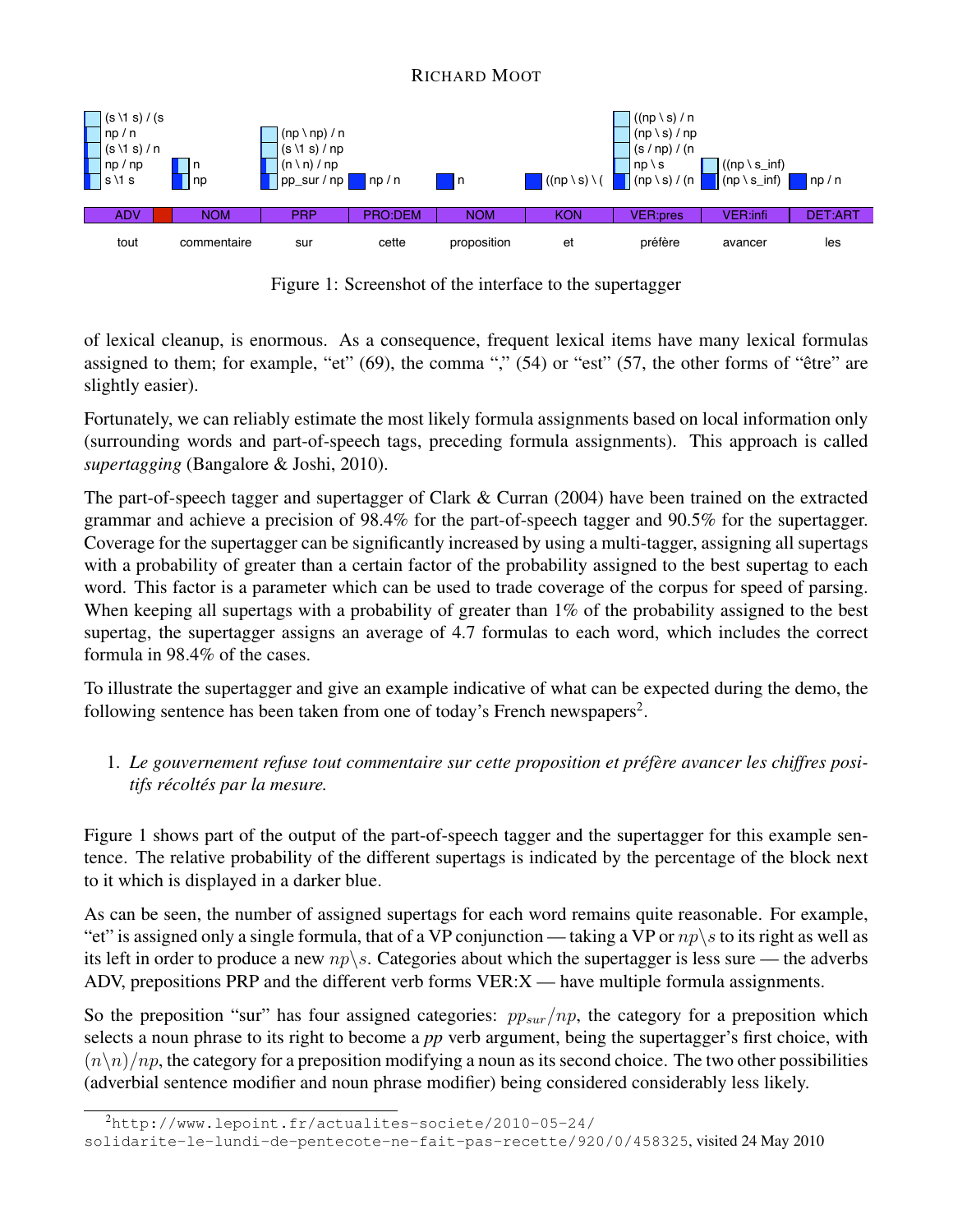### 3 Syntax-Semantics Interface

Categorial grammars come with a simple and transparent semantics: since categorial parses/derivations are a proper subset of derivations in intuitionistic logic, which by the Curry-Howard isomorphish are in a 1-1 correspondance with lambda terms in the simply typed lambda calculus, each parse corresponds to a different lambda term.

The use of the simply typed lambda calculus has been popularized by Richard Montague and many others, though it should be noted that the simply typed lambda calculus is compatible with more modern dynamic semantic theories like Discourse Representation Theory (Kamp & Reyle, 1993) and Montegovian Dynamics (de Groote, 2006) as well.

The current prototype uses DRT as target for its semantic output, though a Montegovian Dynamics semantic lexicon is being developed as well. There are many reasons for having chosen DRT as the semantic language, the principal reasons being:

- 1. there is an impressive body of research into a large number of semantically interesting phenomena which have been formalized in DRT,
- 2. while providing a visually simple presentation of its semantics in the form of discourse representation structures (DRSs) there is an easy translation of the DRSs into firstorder logic.<sup>3</sup>

A semantic lexicon, in the style of the one used for English by Bos *et al.* (2004), is currently under active development. The lexicon contains two main parts: the first assigns lambda terms to specific word-formula pairs, these are frequently occurring words which require some form of special treatment, eg. the conjunctions such as "et" and relativizers such as "que" and "dont". The second part contains default rules, which assign a semantics to words not in the first lexicon, based only on the part-of-speech tag, formula and lexical lemma. This lexicon contains the 'open' classes such as nouns and verbs. The current lexicon contains entries for over 300 words and has around 150 default rules.



Figure 2: Grail LATEX output

Figure 2 shows the Grail output for the example sentence of Section 2. The variables  $d, e$  and  $f$  are event variables and variables x, y and z are entity variables. So  $d_2$  in Figure 2 corresponds to an event of "préférer", with *agent* (subjet)  $z_{18}$ , which is a variable denoting an entity with the property of being "gouvernement". The *theme* of the event  $d_2$ , ie. the situation being preferred, is the embedded DRS with label  $x_4$ . Note that  $z_{18}$  is agent of this embedded DRS  $x_4$  as well (since "préférer" is a subjet control verb) as well as agent of the top-right embedded DRS at the right-hand side of the implication since, as discussed in the previous section, our example phrase conjoins two verb phrases with "le gouvernement" being the subjet of both.

<sup>&</sup>lt;sup>3</sup>Of course, there are some drawbacks as well, which include the absence of the higher-order constructions allowed by the simply typed lambda calculus and the complications arising from what essentially amounts to the use of free variables in DRT semantics to handle anaphora resolution.